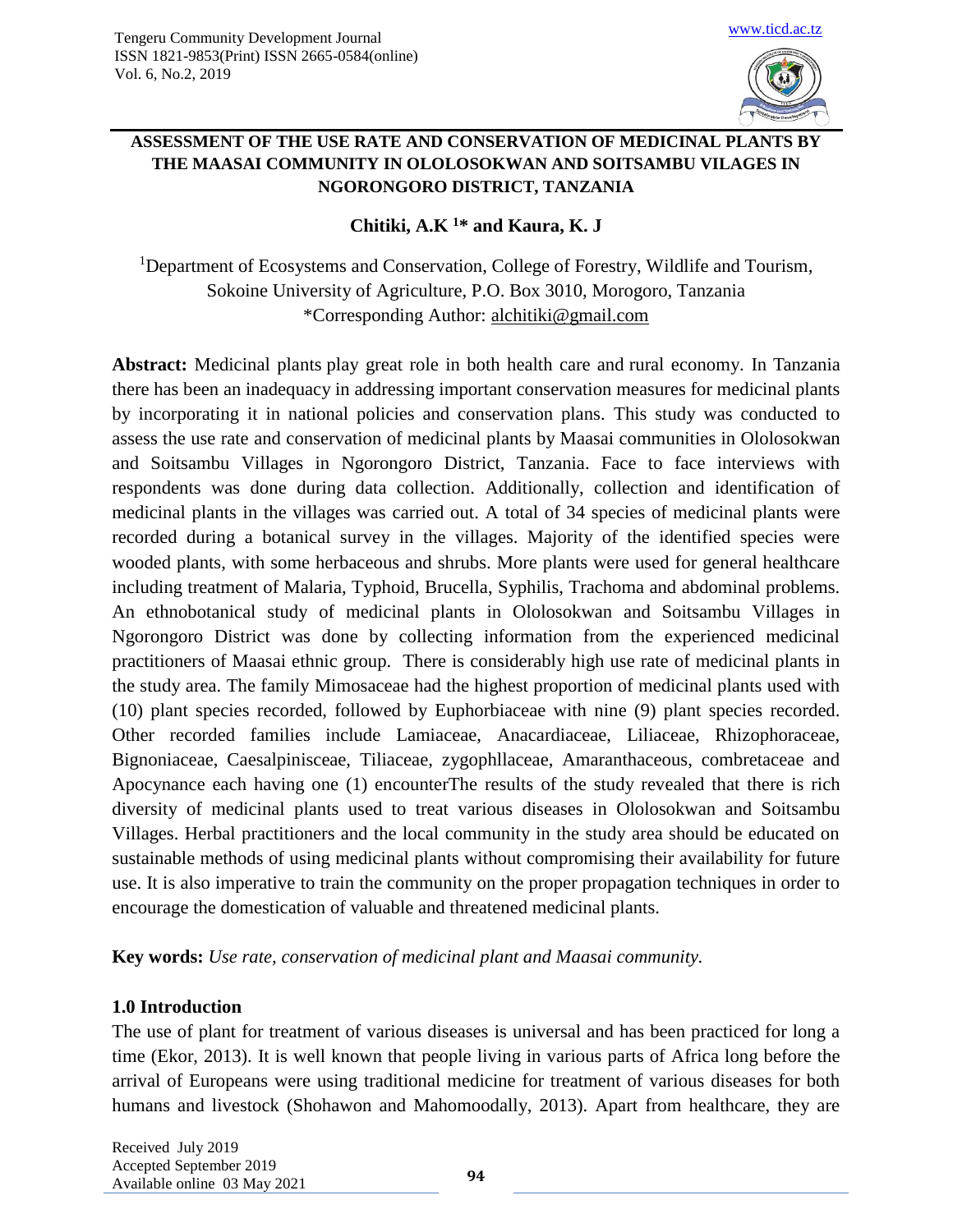

important for financial income, cultural identity and livelihood security (Gurib-Fakim and Mahomoodally, 2013).

The knowledge on medicinal plants is normally passed on orally from one generation to the next [\(Mahwasane](https://www.sciencedirect.com/science/article/pii/S0254629913002615#!) *et al*., 2013). But a lot of valuable information can be lost or distorted whenever a medicine man dies without revealing his knowledge to another (Kokwaro, 1976).

In Africa, an estimated 5400 harvested medicinal plant species are used in traditional medicine (Neuwnger, 2000). Tanzania alone is endowed with more than 10,000 plant species of which 1100 are endemic (URT, 2014). Of 10000 plant species 25% are the wild medicinal plant species (Institute of Traditional Medicine, 2012). The wild medicinal plant species are derived from five phytogeographic regions (Nahashon, 2013), which are , the Afro-montane region including the Eastern Arc mountains among others, Lake basin regions such as Lake Tanganyika and Lake Victoria, the Somali-Maasai region in the central and northern Tanzania, Zambezi region, which is covered by the Miombo woodlands in the western and southern part of the country and the Zanzibar-Inhambane region consisting of coastal, thickets, forest and woodlands. Unfortunately these phytogeographical regions are experiencing an alarming rate of deforestation, estimated to be between 130 000 to 150 000 hectares destruction annually (FAO, 2010).

Many conservation measures can be taken in for sustainable use of medicinal plants. Some of these can be taken directly at the places where the plants are found (*in-situ* conservation), while others are indirectly taken, including domestication for commercial purpose (*ex situ*  conservation) (Wasnik and Naik, 2016).

Although not documented, local communities in Ololosokwan and Soitsambu villages have been practicing traditional medicine for a long time. They have been using plant species to combat various diseases in their environment. Unfortunately the knowledge about the use of these medicinal plants on treating particular diseases is transferred orally from generation to generation without documentation thus held with superstition. This limits the understanding of rate of use which can result to over harvesting. The bulk of medicinal knowledge is limited to a few people of the older generation, who seldom reveal their secrets [\(Mahwasane](https://www.sciencedirect.com/science/article/pii/S0254629913002615#!) *et al*., 2013). In Tanzania there has been an inadequacy in addressing important conservation measures for medicinal plants by incorporating it in national policies and conservation plans (Hanazaki *et al.,* 2018). This research broadens our understanding on the practice of traditional medicine thereby passing knowledge to the present and future generations. The study also seeks to enhance efforts to preserve the plant species and the traditional knowledge on the use of medicinal plants. This study was conducted to assess the use rate and conservation of medicinal plants by Maasai tribe in Ololosokwan and Soitsambu Villages in Tanzania. Specifically the study identified medicinal plants used by peoples in the study area, determined the use rate of medicinal plants in the study area and examined the kind of diseases treated using those medicinal plants.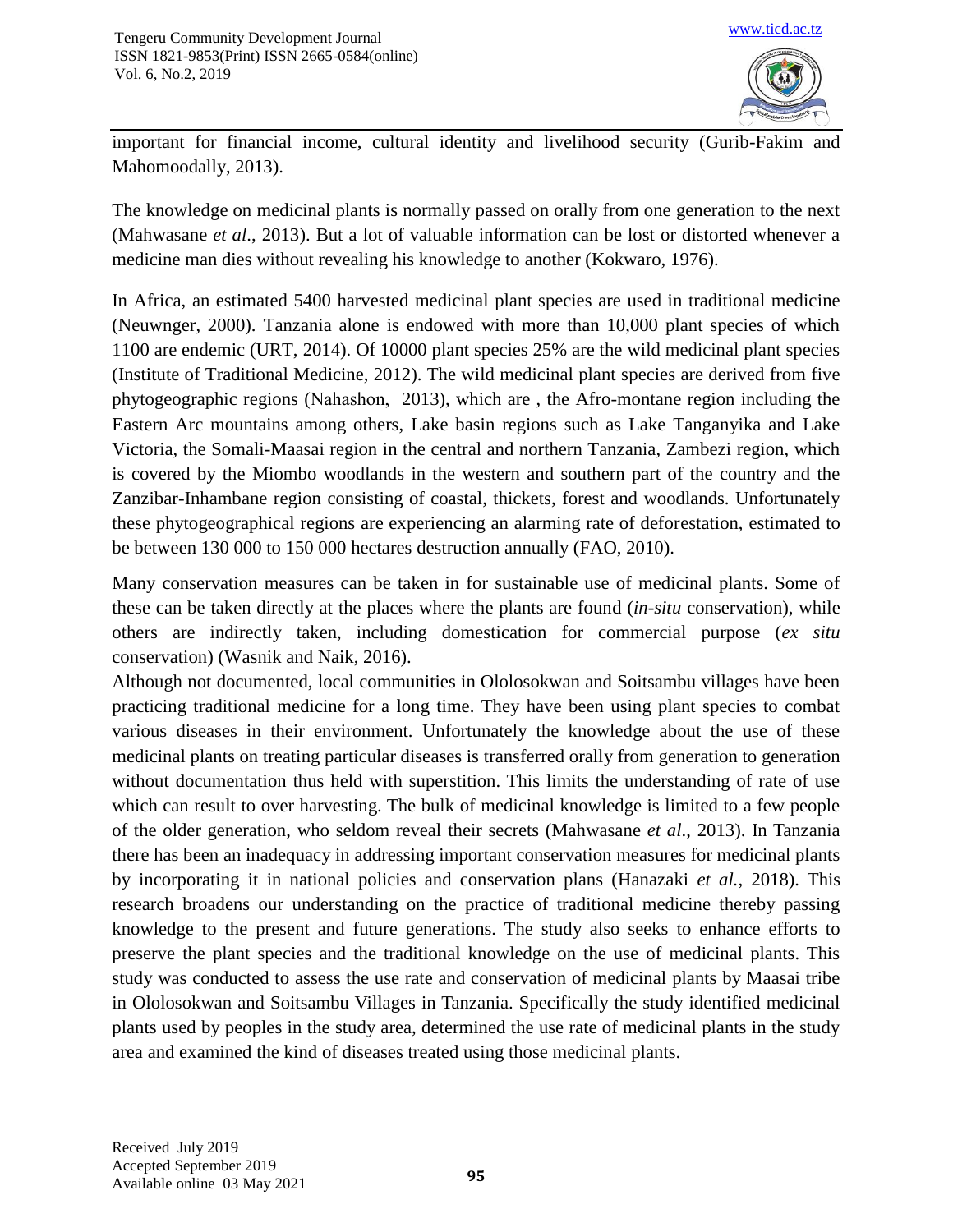

# **2.0 Research methodology**

## **2.1 Study area**

Ololosokwan and Soitsambu villages are located in the northwestern corner of Loliondo division, Ngorongoro district, bordering with the Serengeti National Park to the west in Tanzania and the Kenyan border to the north adjacent to the Maasai Mara National Reserve in Kenya. The selected areas of study commonly use medicinal plants as they are occupied by the Maasai of Purko Division in the northern part of the Tanzania bordering the neighboring Kenya. Ololosokwan and Soitsambu village are the home to the pastoralists, the majority of whom are Maasai of the Ilpurko dialect. The village is dominated by acacia savannah and grasslands. There are undulating topography and a number of permanent watercourses draining into Lake Victoria basin to the west.

Ololosokwan and Soitsambu villages lie within the eastern range of the annual ungulate migrations that defines the Serengeti ecosystem. Hundreds of thousands of wildebeest and other large ungulates move south through Ololosokwan and Soitsambu and neighboring village lands every year following the onset of the rains. The enduring presence of large wildlife populations in this part of the Serengeti ecosystem is based on the historic Maasai coexistence with wildlife in Ololosokwan and Soitsambu (O'Malley, 2000). Resident species such as giraffe, impala, and buffalo are common in the area (O'Malley, 2000). Vegetation in Ololosokwan and Soitsambu is typical of Acacia savannah-grassland mosaics of the greater Serengeti ecosystem (Gardner, 2016).

Rainfall is medium to high for East African savannahs, averaging around 700–1,200 mm for the Ololosokwan and Soitsambu area (Gardner, 2016). The area is semi-arid savannah woodland with little forest which is the source of some permanent spring found in the area, which act as the source of water for wildlife, livestock and human being that flow throughout the year (Gardner, 2016).

The residents of Ololosokwan and Soitsambu are predominantly Maasai agropastoralists, with a small minority of immigrant agriculturalists such as the Wambulu who come from areas in northern Tanzania. The dominant form of land use and livelihood in Ololosokwan and Soitsambu is transhumant pastoralism, which utilizes wet and dry season livestock grazing pastures (Gardner, 2016). According to traditional patterns of movement the livelihoods in Ololosokwan and Soitsambu depend primarily on livestock herding following traditional transhumant pastoralist practices. Over 90% of the people of Ololosokwan and Soitsambu are livestock keepers.

## **2.2 Data Collection**

A stratified sampling strategy based on gender in the households in the two villages was used to select informants that, is traditional herbalist, medicinal plant collectors and household heads. A total, 70 informants (40 male and 30 female) were involved in the survey to explore local knowledge on use of medicinal plants. High proportional of male were practicing traditional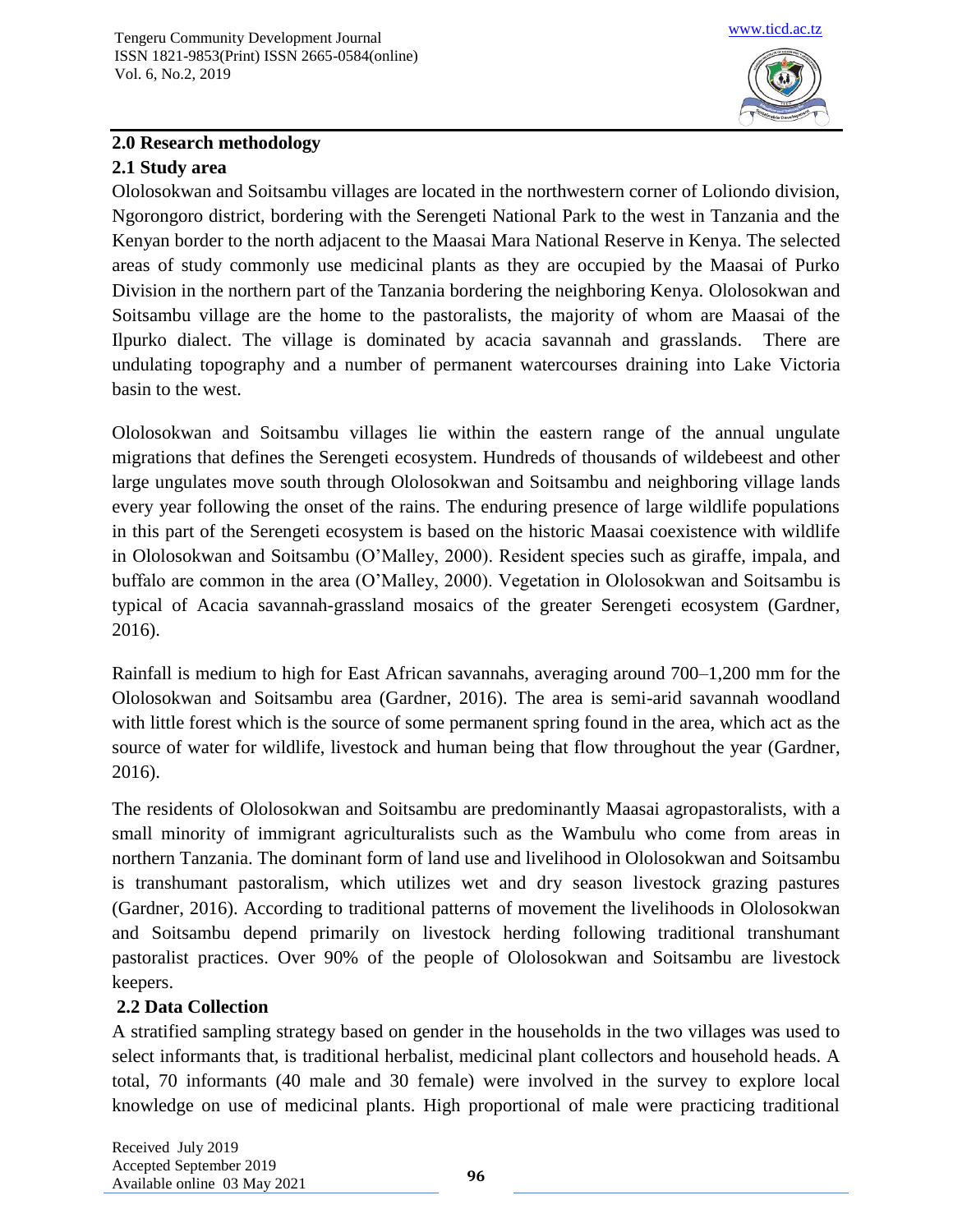

medicine and was the basis of choosing higher number of male informants. Of these, 50 were traditional herbalists, 5 plant collector and 15 household heads.

Primary data on the use of medicinal plant by local communities was acquired through questionnaires provided to the community members. These were closed and open ended questionnaires. Structured interview was conducted by asking questions to knowledgeable people on traditional medicine such as traditional herbalist, medicinal plant collectors and household heads. A total of 36 people were reached through survey questionnaires. This supplemented information gathered from questionnaire survey. This type of interview was based on people who are knowledgeable and had long time experience on the use of medicinal plants in study area. Direct observation used also used. In some cases, plant photos were taken for easy identification.

## **3.0 Data analysis**

All computations were done in Microsoft Excel. Prior to analysis, plant species were grouped based on their families and categorized based on diseases they treat.

## **3.1 Results and discussion**

## **3.2 Socio-economic importance of medicinal plants**

The socio-economic importance of medicinal plants can be viewed in terms of healthcare to local communities and the household incomes. The Maasai are one of the most interesting tribes in East Africa with rich culture in the use of medicinal plants (Kiringe, 2006). In Ololosokwan and Soitsambu villages the Maasai community has remained one among the few communities that have kept their original unique culture regardless of the influence of globalization and integration with western influence on the use of modern medicine. Other communities who have kept their culture apart from Maasai in Tanzania include the Iraqw or Irakw (also known as the Wambulu by [Swahili](https://en.wikipedia.org/wiki/Swahili_language) speakers) and Hazadbe in Tanzania, the Himba of northwest Namibia, the Zulu of South Africa, the Southern Ndebele of South Africa, the Bushman, San or Khoisan of South Africa and the Sambaru of north-central Kenya, [\(https://www.africanbudgetsafaris.com/,](https://www.africanbudgetsafaris.com/) cited 29 April, 2020).

A total of 36 traditional medical practitioners were interviewed (Table 1) as key informants with their age ranging between 21 to 70 years whereby 60% of them were older than 50 years. The results show that Ololosokwan village had a low number of respondents with 15 key informants unlike Soitsambu village which has 21 key informants.

| $\cdot$<br><b>Villages</b> | $\cdot$<br>$\cdot$<br>້<br><b>Age Group</b> |          | <b>Total</b> |
|----------------------------|---------------------------------------------|----------|--------------|
|                            | $21 - 40$                                   | 41 Above |              |
| Ololosokwan                |                                             | 10       | د.           |
| Soitsambu                  | 12                                          | q        | 21           |
| Total                      | 17                                          | 19       | 36           |

## **Table 1: Frequency distribution of key informants by age**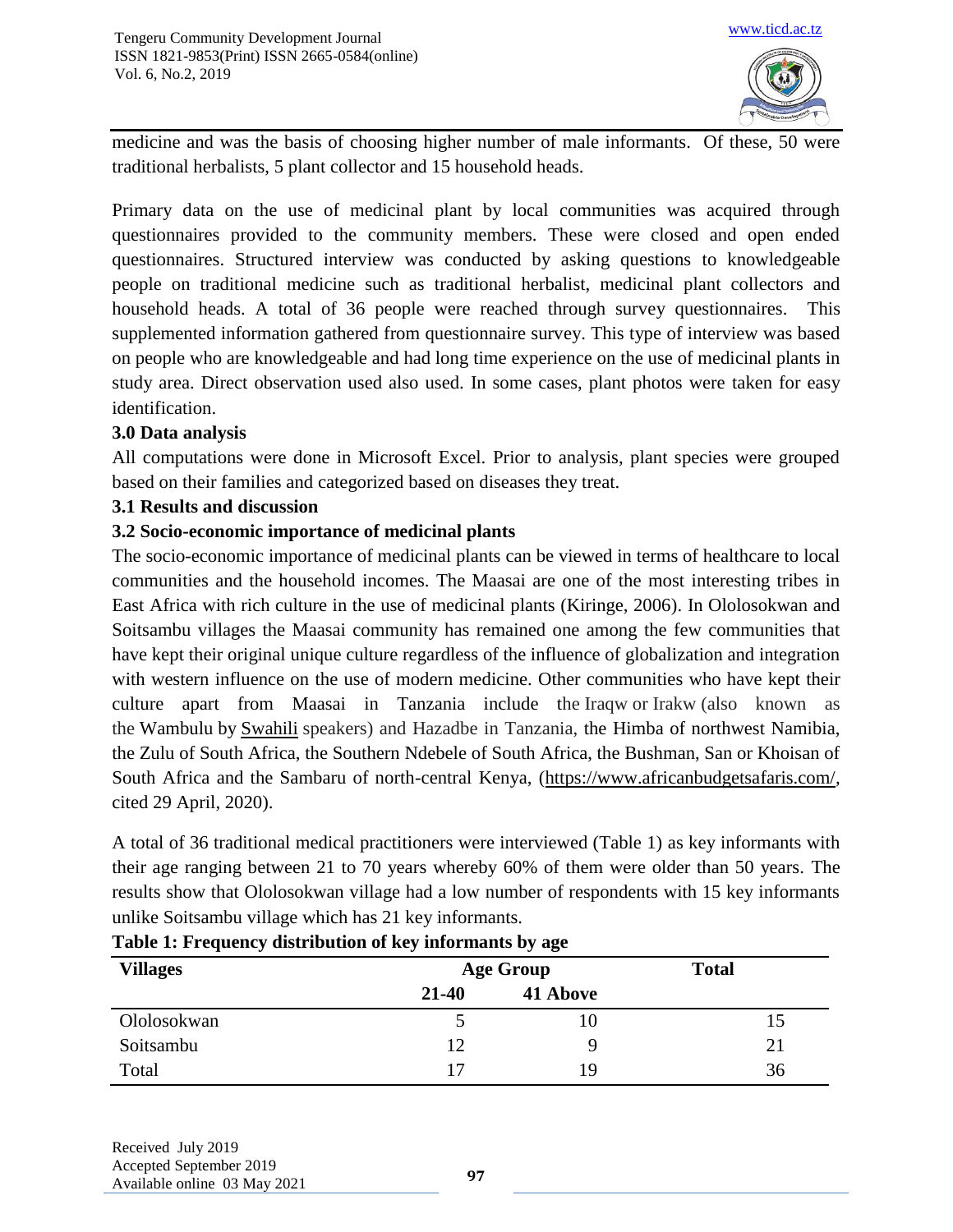

The findings imply that the elderly people are the main custodians of traditional knowledge and it illustrates the presence of knowledge gap between the elderly and the young generation. It also shows that traditional healers do not share the knowledge on the medicinal use of different plant species. Diagnosis is reached through spiritual means and a treatment is prescribed, usually consisting of herbal remedy that is considered to have not only healing abilities but also symbolic and spiritual significance. As a result, knowledge is restricted to a limited number of healers and with similar spiritual beliefs. In some cases, different healers gave different information on the use of a similar plant species. It was also noted that, when two or more healers were brought together, nobody volunteered to explain whatever he/she knew about medicinal plants. Knowledge was also not disclosed to members of another family. Lack of transparency between traditional healers and unwillingness to disclose their traditional knowledge resulted to the observed low number of respondents in the study area and the variation in respondents between the two study areas. It was further observed that most of the key informants were male and few were female because many households were male headed household (Table 2)

| <b>Villages</b> | <b>Gender</b> |               | <b>Total</b> |
|-----------------|---------------|---------------|--------------|
|                 | <b>Male</b>   | <b>Female</b> |              |
| Ololosokwan     | 12            | 3             | 15           |
| Soitsambu       | 15            | b             | 21           |
| Total           | 27            | 9             | 36           |

| Table 2: Frequency distribution of key informants by gender |  |  |  |
|-------------------------------------------------------------|--|--|--|
|-------------------------------------------------------------|--|--|--|

The study revealed a rich diversity of medicinal plants used in the two villages and the extent (rate) of use of various plants identified. It further revealed a rich ethno botanical knowledge amongst the residents of Ololosokwan and Soitsambu villages. The families Euphobiaceae and Mimosaceae were most dominant in this study and this could be due to their wide range of bioactive ingredients especially where the area is characterized by semi-arid kind of climatic condition.

| No.            | <b>Plant species</b>   | Vernacular name | Family        |
|----------------|------------------------|-----------------|---------------|
|                | Acacia drapanolobium   | Eluai           | Mimosaceae    |
| $\overline{2}$ | Balanite eagyptica     | Orngoswa        | Zygophllaceae |
| 3              | Euphorbia candelabrum  | Oropopongiorok  | Euphorbiaceae |
| 4              | Euphobia               | Oloilaleyi      | Euphorbiaceae |
|                | Solonum incanum        | Endulelei       | Solanaceae    |
| 6              | Gutrenbegia cordifolia | Nangoguudeyo    | Asteraceae    |
|                | Euphobia spp           | Orokobobiti     | Euphobiaceae  |
| 8              | Croton dischognuse     | Olokirdig'ai    | Euphobiaceae  |

**Table 2: Types of medicinal plants treating Malaria**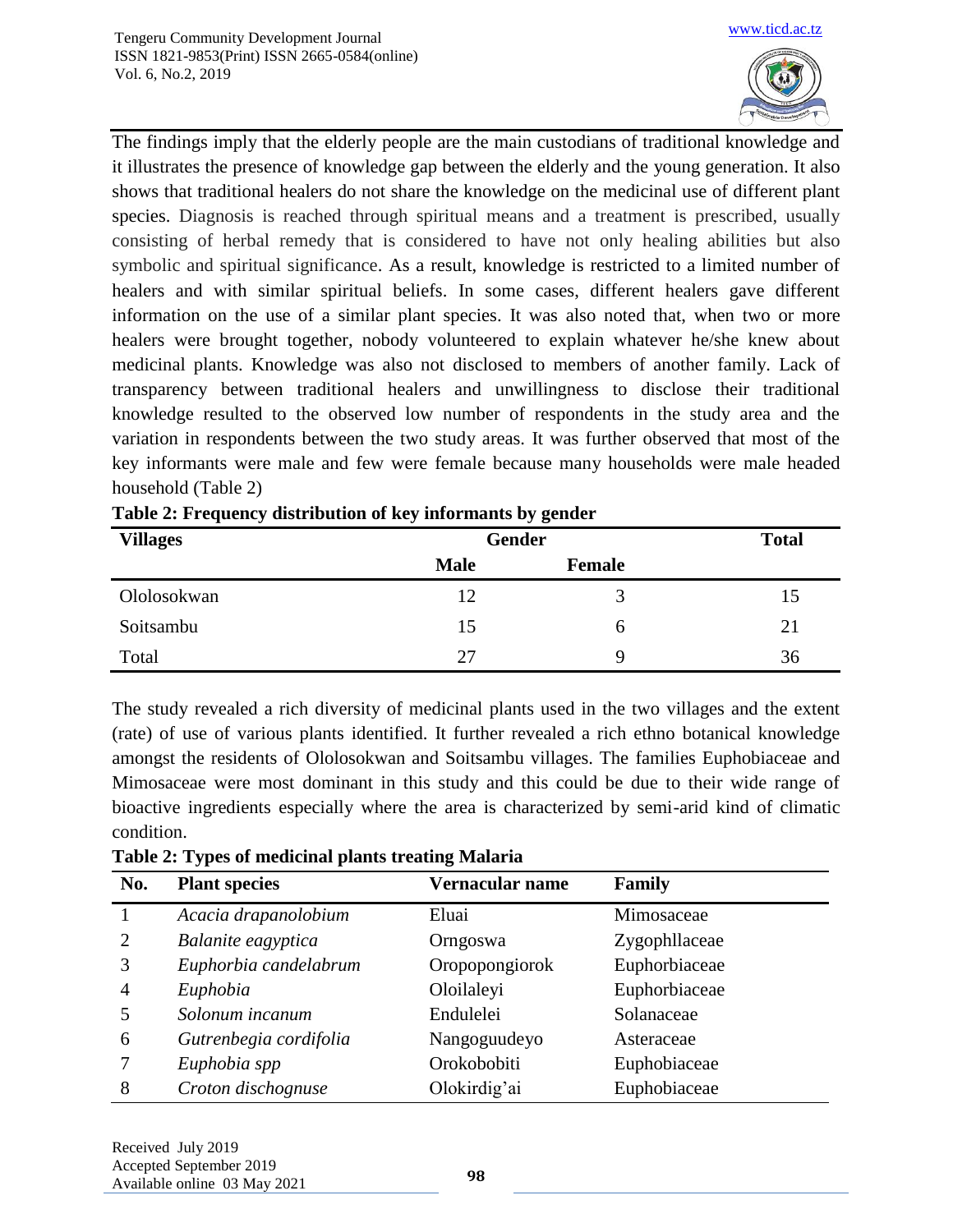

| 9  | Euphobia spp         | Oropopong' oibor | Euphobiaceae  |
|----|----------------------|------------------|---------------|
| 10 | Euphobia trucalii    | Emanyara         | Euphobiaceae  |
| 11 | Acacia melifera      | Oiti             | Mimosaceae    |
| 12 | Albizias chemperian  | Orupande         | Mimosaceae    |
| 13 | Amarathusus hybrudus | Epokai           | Amaranthaceae |
| 14 | Solonum spp          | Esikaoi          | Soloneaceae   |
| 15 | Aloe spp             | Esukuroi         | Tilliaceae    |
| 16 | Euphobia spp         | Oropopongi       | Euphobiece    |

#### **Table 3: Types of medicinal plants treating Kwashakow**

| No. | <b>Plant species</b> | Vernacular name | Family      |
|-----|----------------------|-----------------|-------------|
|     | Acacia nalotica      | Engiloriti      | Mimosaceae  |
|     | Rauvolfia cafra      | Olosesiay       | Apocynaceae |

#### **Table 4: Types of medicinal plants treating Syphilis**

| No.            | <b>Plant species</b> | Vernacular name | <b>Family</b>  |
|----------------|----------------------|-----------------|----------------|
|                | Acacia xanthophloea  | Oleraioibor     | Mimosaceae     |
| 2              | Acacia tortilis      | Oltepesi        | Mimosaceae     |
|                | Salvadora persica    | Engike          | Rhizophoraceae |
| $\overline{4}$ | Acacia robusta       | Ol-ngwegunyi    | Mimosaceae     |
|                | Acacia senegalii     | Eitii           | Mimosaceae     |
| 6              | Newtonia burchananii | Orupande        | Mimosaceae     |
|                | Carissa edulis       | Alamuriaki      | Caesalpiniceae |
| 8              | Combretum molle      | Ol-maroroi      | Combretaceae   |
| 9              | Ricinus cominus      | Orimatunda      | Euphobiaceae   |
| 10             | Ocimum suvie         | Olomurran       | Lamiaceae      |

## **Table 5: Types of medicinal plants treating Trachoma**

| No. | <b>Plant species</b> | Vernacular name | Family       |
|-----|----------------------|-----------------|--------------|
|     | Kigelia africana     | Oldarpoi        | Bignoniaceae |

#### **Table 6: Types of medicinal plants treating Brucella**

| <b>Plant species</b> | Vernacular name | Family       |
|----------------------|-----------------|--------------|
| Cordia monoica       | Osekiorok       | Euphobiaceae |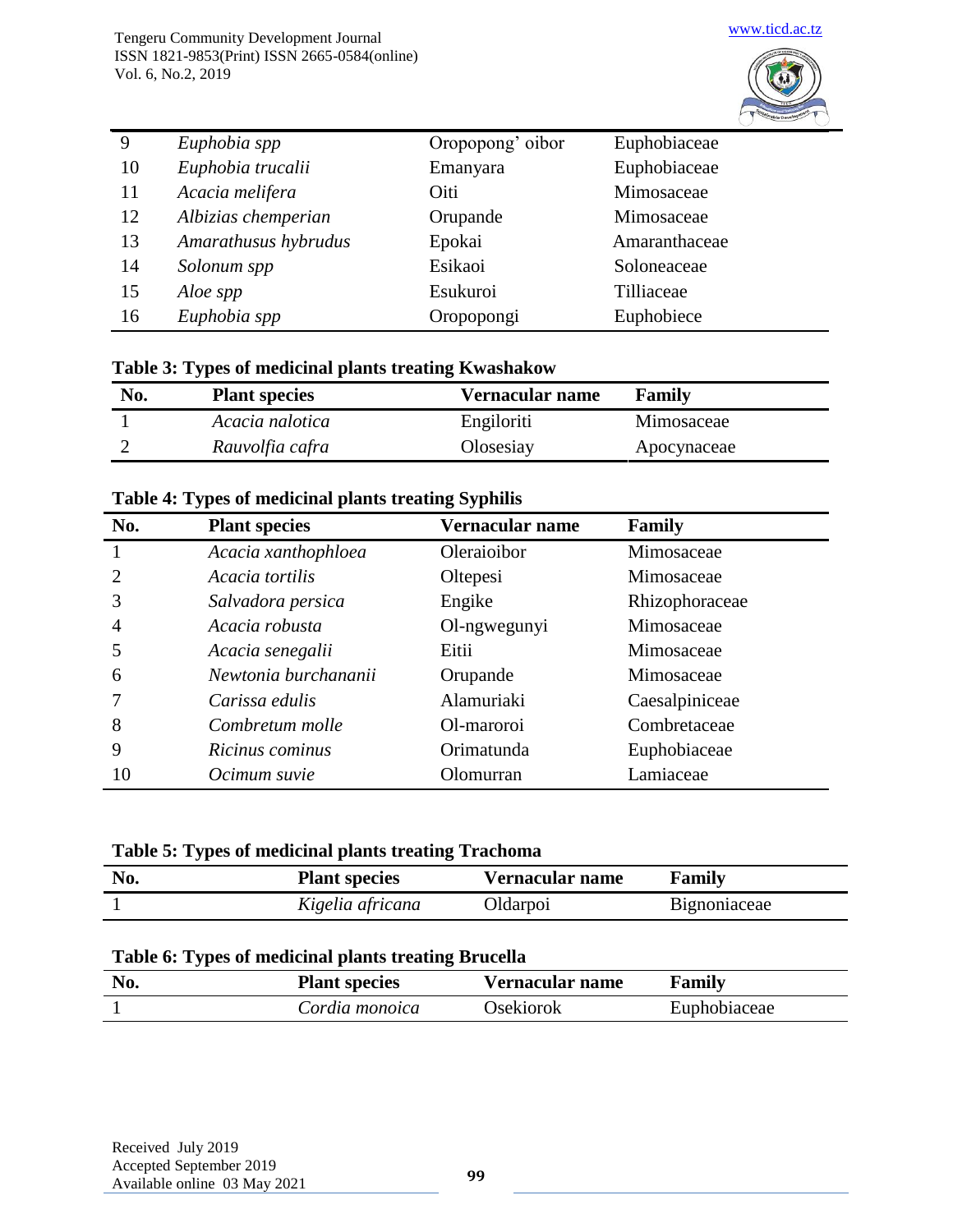

| Table 7: Types of medicinal plants treating Diarrhea |                      |                 |               |  |
|------------------------------------------------------|----------------------|-----------------|---------------|--|
| No.                                                  | <b>Plant species</b> | Vernacular name | Family        |  |
|                                                      | Rhus vulgaris        | Orimisigiyoi    | Anacardiaceae |  |
|                                                      | Ficus thoningii      | Oreteti         | Moraceae      |  |
|                                                      | Ficus sycomorius     | Oreti oibor     | Moraceae      |  |

A total of 35 medicinal plant species in 14 families were recorded to be used to in the area by several traditional practitioners (Table 3). The family Mimosaceae had the highest proportion of medicinal plants used with (10) plant species recorded, followed by Euphorbiaceae with nine (9) plant species recorded. Other recorded families include Lamiaceae, Anacardiaceae, Liliaceae, Rhizophoraceae, Bignoniaceae, Caesalpinisceae, Tiliaceae, zygophllaceae, Amaranthaceae, combretaceae and Apocynance each having one (1) encounter. These species are all from the wild, indicating the need for more research in natural forests given the diversity of plant species in tropical natural forests. It also shows the importance of propagating indigenous plant species using traditional and modern knowledge. Since some of indigenous plant species may be difficult to propagate, it may be useful to involve the herbal practitioners who are very traditionally familiar on the ecological requirements of those species since they use them on regular basis ( [\(Maroyi,](http://nopr.niscair.res.in/browse?type=author&value=Maroyi%2C+Alfred) 2013). The use of such local knowledge can enhance appropriate propagation techniques of these plant species for sustainable utilization. The increased percentage of species obtained from the wild has a direct effect on the availability of these resources and is likely to contribute to their vulnerability to being over-exploited [\(Maroyi,](http://nopr.niscair.res.in/browse?type=author&value=Maroyi%2C+Alfred) 2013)**.** The unabated over collection of the medicinal plants from the wild is a major threat to their existence and raises serious concern for their conservation [\(Cheikhyoussef](http://ascidatabase.com/author.php?author=A.&last=Cheikhyoussef) *et al.,* 2011). However, unavailability of planting material and lack of appropriate propagation techniques were noted to be the major constraints to exploiting the potential for medicinal plant domestication.

## **3.3 Types of diseases treated using medicinal plants**

The community in Ololosokwan and Soitsambu villages has a long history in the use herbal medicine for some aspect of primary health care. The disease that were mostly treated using medicinal plants are Malaria (47%), Syphilis (29%), Diarrhea (9%), Kwashakow (6%) where by Typhoid, Brucella and Trachoma has 3% (Figure 1). The use and search for drugs and dietary supplements derived from plants have accelerated in recent years such that [pharmacologists,](http://en.wikipedia.org/wiki/Pharmacology) [microbiologists,](http://en.wikipedia.org/wiki/Microbiology) [botanists,](http://en.wikipedia.org/wiki/Botany) and natural-products chemists are combing their knowledge in the Earth for [phytochemicals](http://en.wikipedia.org/wiki/Phytochemical) that could be developed for treatment of various diseases. Studies indicate that, approximately 25% of modern drugs used in the United States have been derived from plants (Ekor, 2013).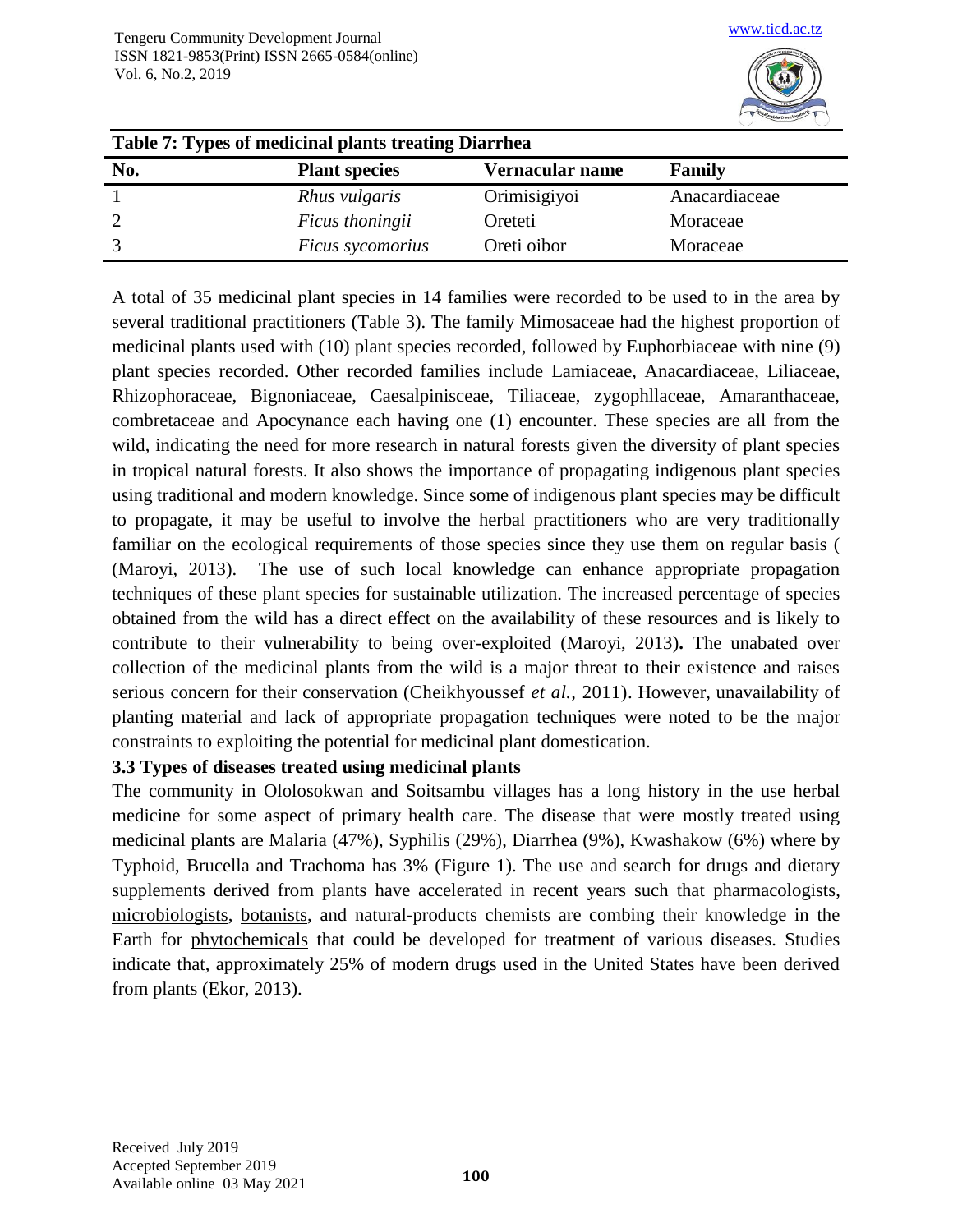



**Figure 1: Types of diseases treated using medicinal plants**

All plants produce [chemical compounds](http://en.wikipedia.org/wiki/Chemical_compounds) in their bodies for their normal physiological use (War, *et al*., 2012). These chemicals can be used for treatment of various diseases. Different plant parts are used, for example the bark of the *Acacia nailotic* tree was used in treatment for [malaria](http://en.wikipedia.org/wiki/Malaria) in the study area. But some herbalists criticize the manner in which many scientific studies make insufficient use of historical knowledge, which has been shown to be useful in drug discovery and development in the past and present. They argue that traditional knowledge can be guided selection number of factors such as optimal dose, species, time of harvesting and target population (Hanazaki *et al*., 2018).

Herbs have been shown to be capable of producing a wide range of undesirable or adverse reactions some of which are capable of causing serious injuries, life-threatening conditions, and even death [\(Ekor,](https://www.ncbi.nlm.nih.gov/pubmed/?term=Ekor%20M%5BAuthor%5D&cauthor=true&cauthor_uid=24454289) 2013). Furthermore, "adulteration, inappropriate formulation, or lack of understanding of plant and drug interactions have led to adverse reactions that are sometimes life threatening or lethal". Proper double-blind clinical trials are needed to determine the safety and efficacy of each plant before they can be recommended for medical use. Although many consumers believe that herbal medicines are safe because they are "natural" [\(Ekor,](https://www.ncbi.nlm.nih.gov/pubmed/?term=Ekor%20M%5BAuthor%5D&cauthor=true&cauthor_uid=24454289) 2013), herbal medicines and synthetic drugs may interact, causing toxicity to the patient. Herbal remedies can also be dangerously contaminated, and herbal medicines without established efficacy, may unknowingly be used to replace medicines that do have corroborated efficacy [\(Ekor,](https://www.ncbi.nlm.nih.gov/pubmed/?term=Ekor%20M%5BAuthor%5D&cauthor=true&cauthor_uid=24454289) 2013).

## **4.0 Conclusion and recommendations**

The results of the study revealed that there is rich diversity of medicinal plants used to treat various diseases in Ololosokwan and Soitsambu Villages. Herbal practitioners and the local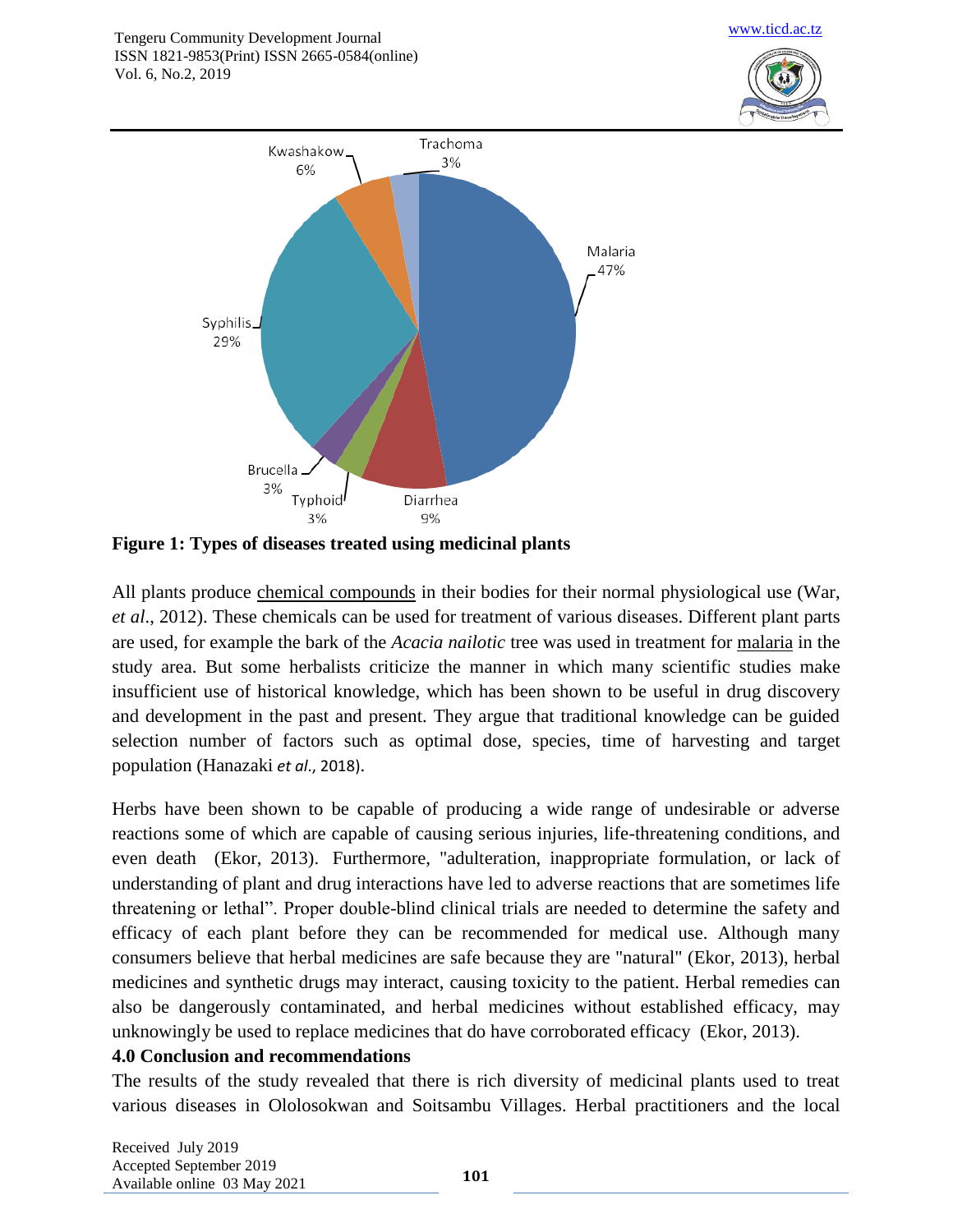

community in the study area should be educated on sustainable methods of using medicinal plants without compromising their availability for future use. It is also imperative to train the community on the proper propagation techniques in order to encourage the domestication of valuable and threatened medicinal plants. Domestication of medicinal plants will create new opportunities for the local people such as provision of an alternative income and could help reduce the pressure on the wild population. Since all the species used in traditional are from the wild, this implies the need for more research in natural forests given the diversity of plant species in tropical natural forests.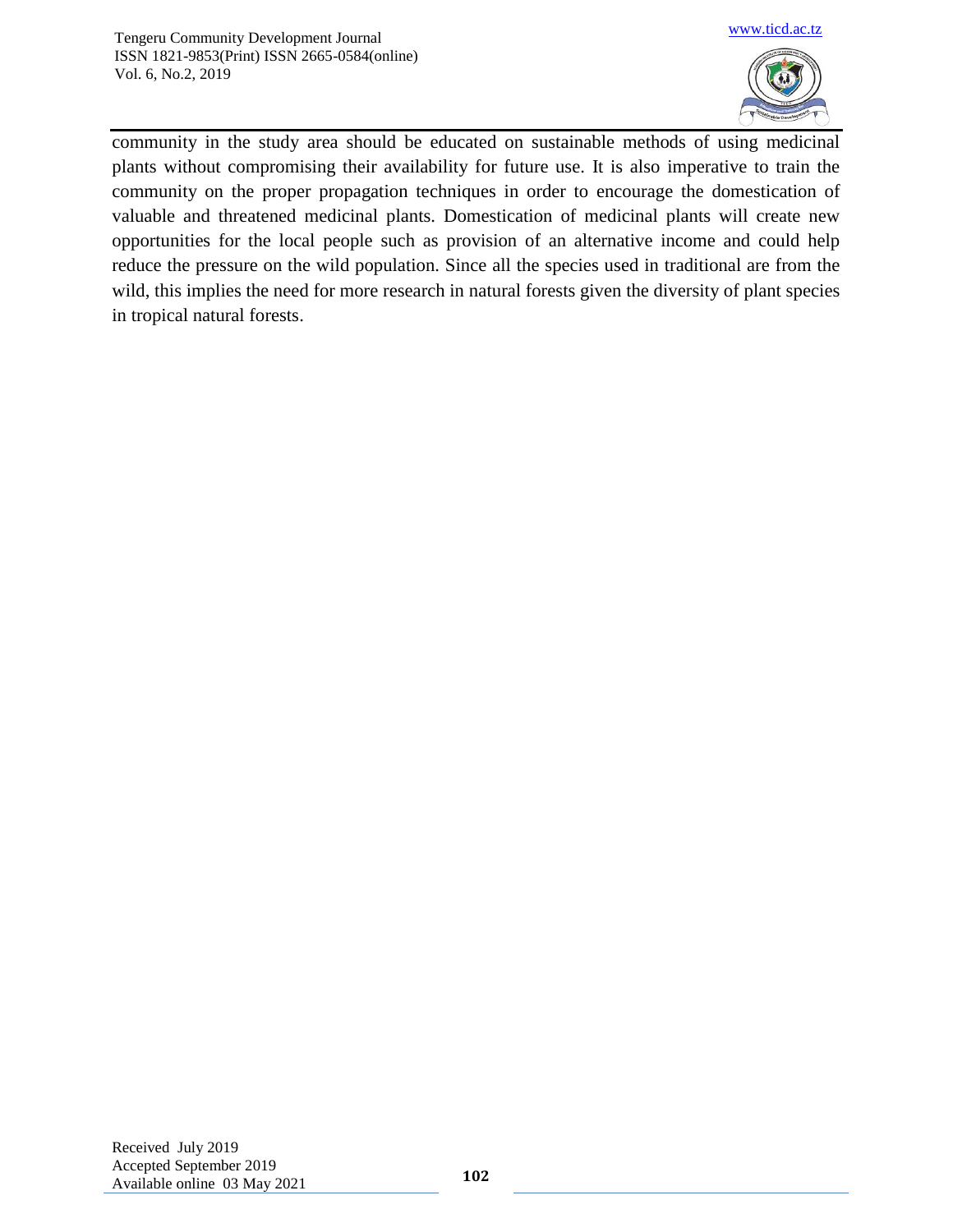

#### **References**

[Cheikhyoussef,](http://ascidatabase.com/author.php?author=A.&last=Cheikhyoussef) A., [Mapaure,](http://ascidatabase.com/author.php?author=I.&last=Mapaure) I. and [Shapi,](http://ascidatabase.com/author.php?author=Martin&last=Shapi) M. (2011). The use of some Indigenous Plants for Medicinal and other Purposes by Local Communities in Namibia with Emphasis on Oshikoto Region: A Review. *Research Journal of Medicinal Plants.* 5 (4): 406-419.

[Ekor,](https://www.ncbi.nlm.nih.gov/pubmed/?term=Ekor%20M%5BAuthor%5D&cauthor=true&cauthor_uid=24454289) M. (2013). The growing use of herbal medicines: issues relating to adverse reactions and

Challenges in monitoring safety. *Frontiers in Pharmacology*. 4: 177

FAO (2010). Global forest resourses assessment. Country report, United Republic of Tanzania. [\[http://www.iucnredlist.org/search\]](http://www.iucnredlist.org/search) site visited on 12/1/2020.

Gardner, B. (2016). Selling the Serengeti: The Cultural Politics of Safari Tourism. University of Georgia Press. 209 pp.

Gurib-Fakim, A and Mahomoodally, M. F. (2013). African flora as potential sources of medicinal

plants: towards the chemotherapy of major parasitic and other infectious diseases- a review. *Jordan Journal of Biological Sciences* 6:77–84

- Hanazaki, N., Zank, S., Fonseca-Kruel V., and Schmidt, I. (2018). Indigenous and traditional knowledge, sustainable harvest, and the long road ahead to reach the 2020 Global Strategy for Plant Conservation objectives. *Rodriguésia* vol.69 no.4 Rio de Janeiro
- Homewood, K., and Rodgers, W. (2001). *Maasailand Ecology: Pastoralist Development and Wildlife Conservation In Ngorongoro, Tanzania*. Cambridge University Press, Cambridge
- ITM. (2012). Institute of Traditional Medicine. Muhimbili University of Health and Allied sciences. [\[http://www.muhas.ac.tz/ITM1/abaouth](http://www.muhas.ac.tz/ITM1/abaout)tm] site visited on 22/04/2020.
- Iwu, M. M. (1993). Hand book of African Medicinal Plants. CRC Press, Inc.

Kiringe, J. W. (2006). A Survey of Traditional Health Remedies Used by the Maasai of Southern Kaijiado District, Kenya. Ethnobotany Research and Applications 4:061-073

- Mahunnah, R. L. A. and Mshigeni, K. E. (1996). Tanzania's policy on biodiversity prospecting and grug discovery programs. *Journal of Ethinopharmacology* 51(3): 221 – 228.
- [Mahwasane,](https://www.sciencedirect.com/science/article/pii/S0254629913002615#!) S.T., [.Middleton,](https://www.sciencedirect.com/science/article/pii/S0254629913002615#!) L., [Boaduo,](https://www.sciencedirect.com/science/article/pii/S0254629913002615#!) N. (2013). An ethnobotanical survey of indigenous knowledge on medicinal plants used by the traditional healers of the Lwamondo area, Limpopo province, South Africa. [South African Journal of Botany](https://www.sciencedirect.com/science/journal/02546299) [88:](https://www.sciencedirect.com/science/journal/02546299/88/supp/C) 69-75
- [Maroyi,](http://nopr.niscair.res.in/browse?type=author&value=Maroyi%2C+Alfred) A. (2013). Local knowledge and use of *Marula* [*Sclerocarya birrea* (A. Rich.) Hochst.]

in South-central Zimbabwe. NISCAIR-CSIR, India

Nahashon, M. (2013). Conservation of Wild-harvested Medicinal Plant Species in Tanzania. Chain and consequence of commercial trade on medicinal plant species. Department of Earth Sciences Master Thesis in Sustainable Development. Uppsala University. 62 pp. Neuwinger, H. D. (2000). African traditional medicine; a dictionary of plant use and